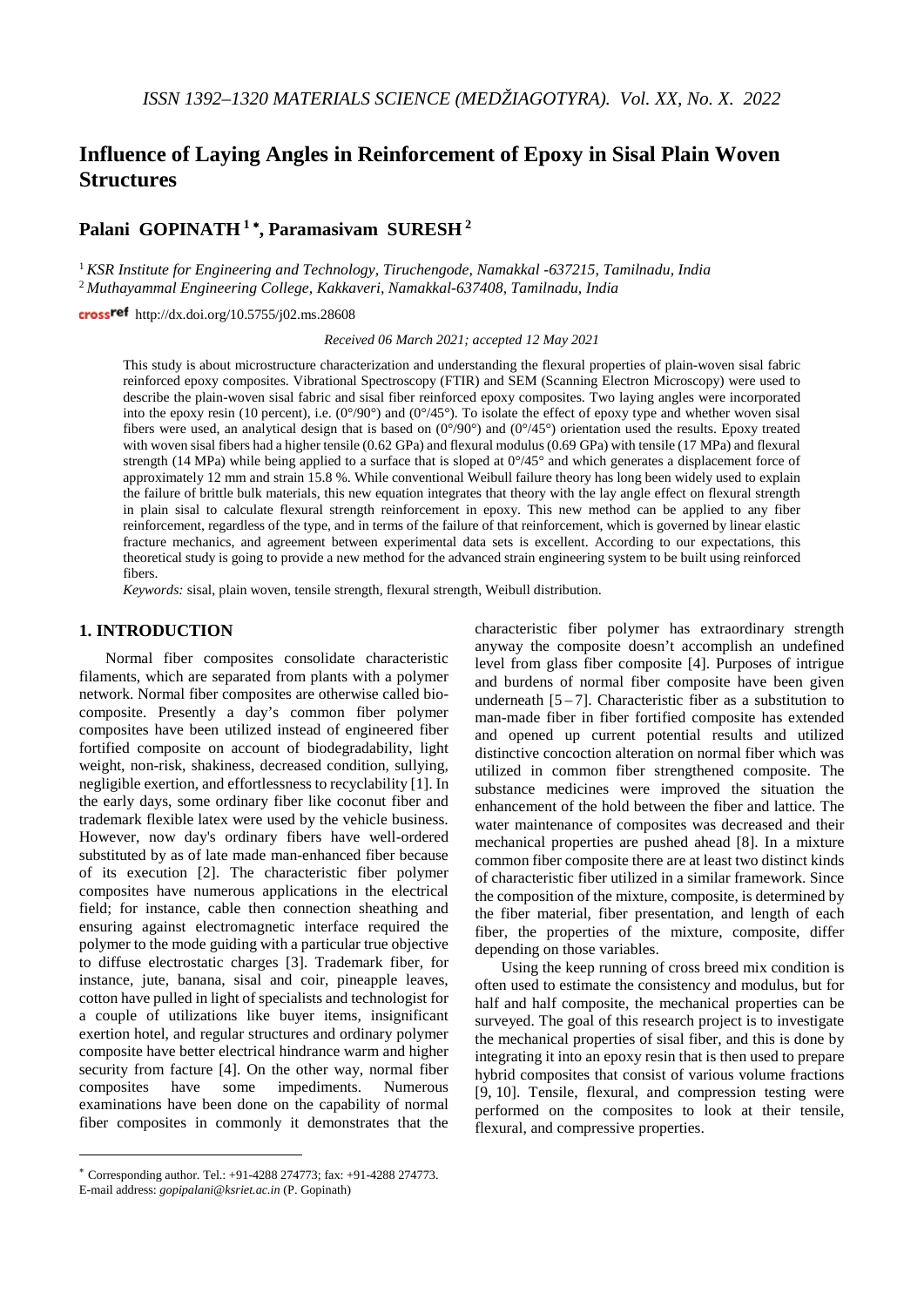

**Fig. 1.** Schematic diagram of processing and testing of laminates

Several workers [11, 12] have explored the feasibility of using polymer-based composites made of sisal fibers due to the low cost of production of these materials and the various fabrication processes they are compatible with. The processing of these composites was found to be fairly simple and inexpensive. Horizontal and spiral, as well as hoop reinforcement winding, was effective. Fiberglass-epoxy composites were nearly half as solid as sisal-epoxy composites with a tensile strength of about 250 – 300 MPa. Sisal composites are similar in strength to glass composites because of the low density of the sisal fiber. Sisal-epoxy composites have a unidirectional modulus of around 8.5 GPa. This study proved that integrating one of the available abundant natural fibers in low-cost housing, consumer goods, and civil engineering structures is feasible. When the density of glass fiber composites is considered, it was found that fracture work of ultra-high-modulus polyethylene composites is similar to that of sisal fiber composites, and the fracture toughness of the latter is just 25 % less. Despite of the low strength and modulus of the sisal fiber, the high work of fracture obtained for the sisal fiber composite indicates that the previously proposed statement that natural fiber composite impact behaviour cannot be predicted without considering the helically wound microfibrillar structure of the fiber is correct. Fiber composite durability is related to fiber stress-strain behaviour [13]. High work of fracture is imparted on the composites by materials with high tensile strength and a wide strain tolerance. Epoxy resins provide a wide variety of benefits including low polymerization shrinkage, high mechanical strength, excellent electrical properties, and resistance to chemicals [14]. Also present in epoxy resins are two ring groups located in the middle of the molecule that enable the resin to better withstand both mechanical and thermal stress and, thus, impart the resin with improved stiffness, toughness, and heat resistance.

## **2. EXPERIMENTAL**

## **2.1. Materials**

This study focuses on plain-woven sisal structures flexural properties. Other than linear density (yarn), plain weave type and reinforcement, the effects of laying angle on the tensile and flexural strength of plain sisals have also been examined. Below are some of the materials and testing methods used to manufacture the formula. All of the sisal rope used in this study was purchased from a company in India called GVR Enterprises. The researcher used a simple loom to create the woven cloth. In terms of tenacity, sisal yarn has an average of 32 cN/tex and a modulus of 723.5 cN/tex.

### **2.2. Methods-plain sisal yarn**

Warp and weft preform were made on a plain loomer using Tex sisal yarn, in warp and weft direction. The woven fabric was  $27/22/16$  threads/inch with 3.9 mm – 4.5 mm thickness (determined from an Askhi fabric thickness indicator, which was having least count of 0.01 mm according to ASTM: D1777). To find out the percentage of crimp on the warp and weft, the measurement was performed, and the results were 9.67 % and 1.2 % respectively. Following this, the samples were used as a starting point for plain sisal laminate preparation. The mechanical properties of sisal and epoxy sisal were evaluated based on the average value of tests conducted on five identical samples. The properties of the plain weave preform are given in Table 1.

**Table 1.** Plain weave sisal fabric properties

| Properties                 | Sisal  |
|----------------------------|--------|
| Ends, cm and picks, cm     | 12     |
| Yarn linear density in Tex | 200    |
| Tensile strength in kgs.   | 72     |
| Elongation at warp         | 21.2%  |
| Elongation at weft         | 21.4 % |
| Areal density in GSM       |        |

## **2.3. Preparation of samples**

The hand lay-up method was used to render the plain sisal laminates. Preform fabrics were cut to 250 mm  $\times$  150 mm and were layered at 0/45/0, 0/90/0 to create a finished sheet. This was achieved by preserving the fiber volume percentage in the ranges of  $50 - 65$ %, and measuring with constituent density. To achieve a total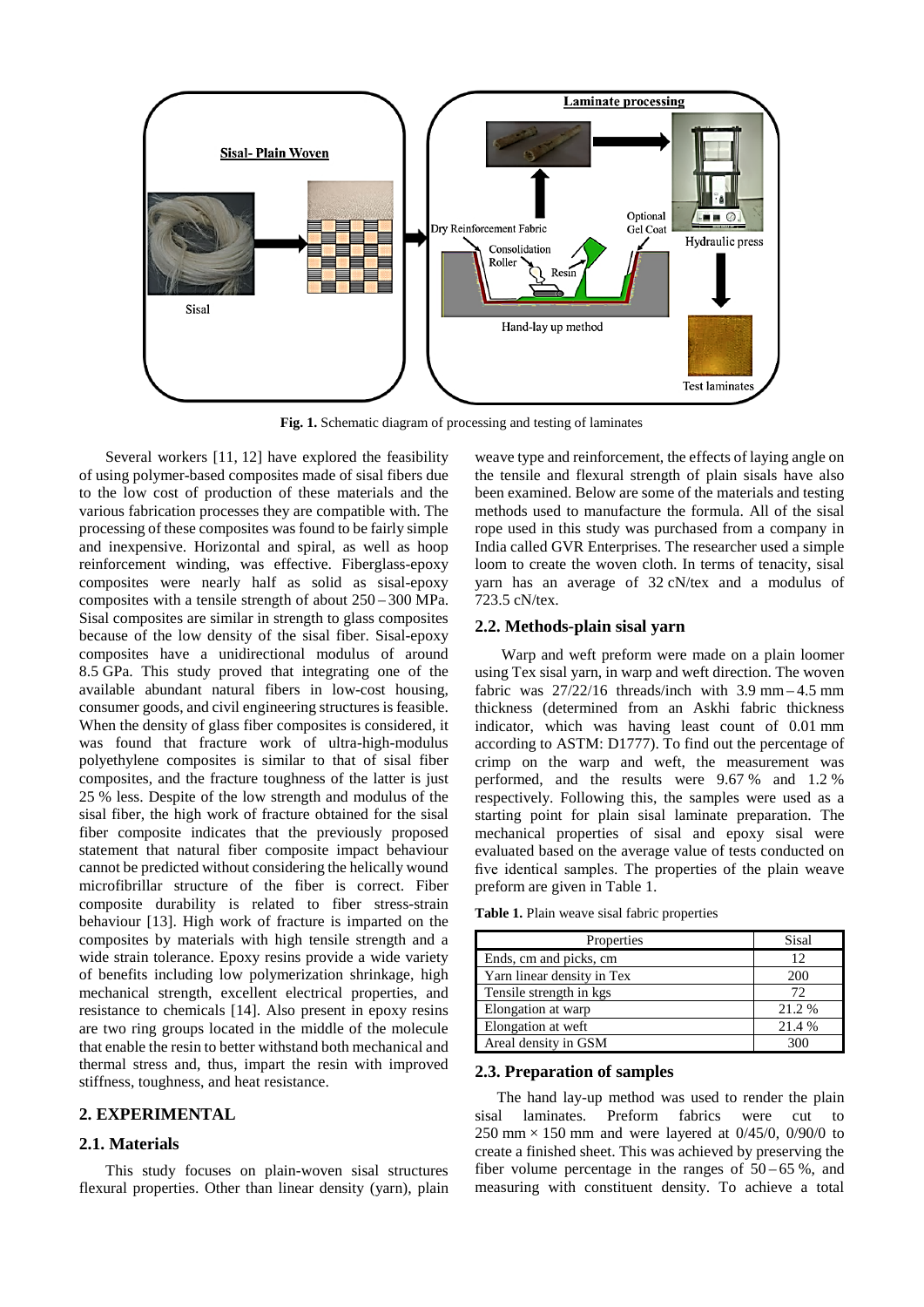impregnation, 10 % of the epoxy resin was used. This material was laminated using a hot-platen press that cooked the laminates at 50 °C for two hours under a pressure of 3 bars. Afterwards, the laminated material was baked in an oven at 120 °C for one hour. To test the hypotheses, the experiment's control parameters were selected and specified according to the cause-and-effect diagram. Finally, these selected parameters were explored through a pilot study. For this analysis, we selected a yarn density of 200 tex and 280 GSM, which controls the fiber volume fraction of the plain sisal structure. The most common parameter used when determining reinforcement efficiency is fabric areal density. Then two stages of laying angle were considered: 0/45/0, 0/90/0. After the woven sisal preforms had been produced with the specified pattern as simple, plain sisal fabrics were manufactured by hand lay-up, and then these fabrics were utilized to render woven sisal preforms with the specified pattern on them. To give the molding specifications, the length, width, and thickness of the component must be 300 mm, 160 mm, and 10 mm respectively. When the mold is ready, it is left in place for some time, normally 24 hours, so that it may cure. After that, the pieces are extracted from the mold and sent for testing. Fig. 1. demonstrates the general method of extracting sisal fiber, to the analysis of plain sisal structures.

## **2.4. Characterization of epoxy reinforced sisal fiber**

Perkin Elmer vibrational Spectroscopy was used to distinguish the organic and polymeric compounds. The sisal fiber and its plain sisals were tested in the Frontier Optica model at the highest accuracy. To prevent unnecessary peaks, all samples were fully dried. A Scanning Electron Microscope (SEM) with high efficiency, low-cost instrument (the JOEL JSM 6390LV) was used to research the surface characteristics of the Sisal fiber and its plain sisals. To find out about the behavior of the plain sisals when flexed, a flexural test (ASTM D7264) was performed on both untreated and epoxy-treated samples. A 3-point bending fixture from Instron (model 5967) was used to evaluate the flexural properties of the epoxy plain sisals, with an environmental chamber. For various laying angles (0/45/0, 0/90/0), testing was performed at room temperature (RT) with a holding time of 10 minutes and a loading rate of 1 mm/min.

## **3. RESULTS AND DISCUSSION**

Epoxy treated plain sisal chemical structure and its possible reactions are given in Fig 2. FTIR is an important technique for identifying the different chemical groups and how the epoxy, sisal fiber, and their plain sisals interact. Each material has a specific interaction range in which a specific band dominates. Samples are shown in Fig. 3, and they display the spectra of FTIR for sisal fiber and the epoxy-treated sisal plain sisal. Fig. 3. illustrates the spectra of FTIR, which have the characteristic axial vibration of the hydroxyl group of cellulose at  $1630 \text{ cm}^{-1}$  and high large peaks about 3200 cm-1 are due to the O-H stretching of the lignin and cellulosic structure as well as the hydroxyl group of cellulose (lignin and cellulose together). The out of plane bending of NH gives rise to the slight bump at  $1386 \text{ cm}^{-1}$ . The strong peak observed between  $2775 \text{ cm}^{-1}$  and 2912 cm<sup>-1</sup> in the C–H stretching area of cellulose and hemicelluloses, and known as the aliphatic saturated C–H stretching vibration, results from the aliphatic C–H stretching vibration in cellulose and hemicelluloses [15].





**Fig. 2.** Epoxy treated sisal chemical structure



**Fig. 3.** FTIR spectra of sisal and epoxy-sisal plain sisal structure

#### **3.1. Characterization of epoxy reinforced sisal fiber**

The experimental conditions tensile modulus, strength, and ultimate strain values are shown in Table 1. The results of the tensile tests revealed that woven plain sisal fibers in laying angle (45°) epoxy reinforced had a lower tensile modulus than woven plain sisal fibers in  $(0^{\circ}/90^{\circ})$  epoxy reinforced, demonstrating the impact of treatment type on this property. In tensile stresses, these epoxies-treated sisal plains showed a high level of interlaminar tension, reducing stiffness. The inter fiber/interlaminar failure theory [16], which is based on the assumption that the limiting microscopic strain in the inter fiber/interlaminar region of the layer governs the failure of epoxies treated sisal plain materials, can explain this mechanism. As shown in Fig. 4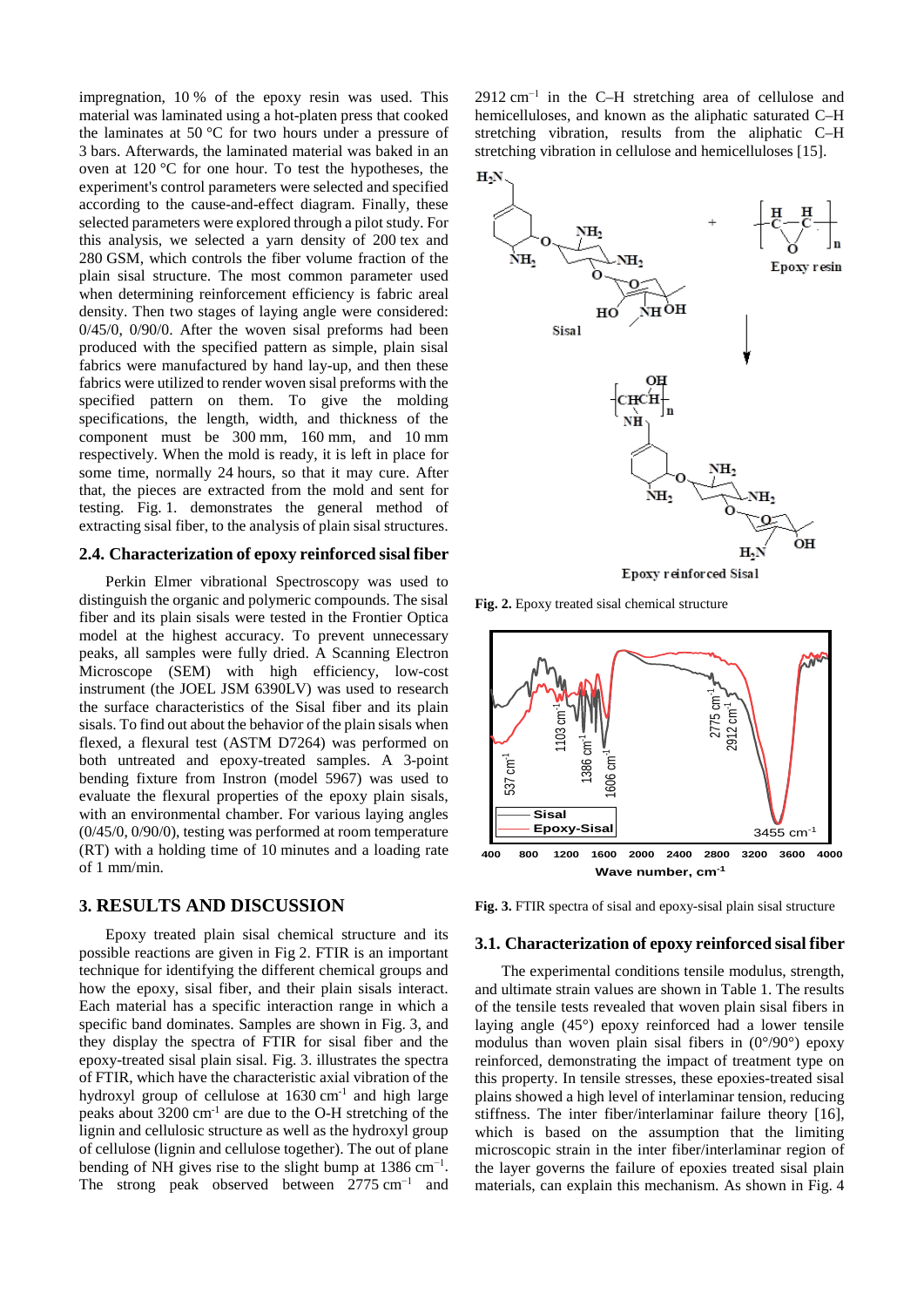with examples of stress–strain curves, epoxies treated sisal plain with laying angle [0°/90°] had higher tensile strength than those treated with laying angle [45°]. The tensile properties of woven sisal fibers reinforced by epoxy were studied, and the tensile strength and modulus of the fibers were highlighted. Because the woven fibers are tightly bonded, the plain sisals reinforced with woven fibers have enormous strength, according to the authors. It's possible that this is due to the stretching nature of woven fibers, which causes strands to break at different times because each fiber can stretch independently and break when it reaches its breaking stress [17]. Plain sisals with woven sisal fibers in laying angle (45°) present multi-axial states of stress in tensile tests, including mutual transverse and shear loadings, which may have a noteworthy impact on the material's failure behavior, lowering tensile strength (Table 2).



**Fig. 4.** Tensile stress-strain of epoxy reinforced sisal fibers

### **3.2. Flexural strength**

To investigate the interfacial properties, internal cracks, and internal structure of plain sisal materials, SEM images are taken. In Fig. 5, the SEM images of untreated structure and plain sisal structures treated with epoxy are shown. The fiber in untreated form exhibits significantly lower interface strength than that of the 10% epoxy plain sisal. The epoxy has a less adhered matrix with smoother fibers. This means that there is improved interfacial bonding. These results indicate that the new matrix shows greater fiber/matrix interfacial adhesion because of the modified matrix. Interfacial cracks may be found in some regions, while strong interfacial bonding may be found in other regions [18].



**Fig. 5.** SEM image of untreated and epoxy treated structures

A key contributing factor to the presence of these cracks is the lower machine-driven properties of the epoxy reinforced sisal. The experimental conditions' flexural modulus, flexural strength, and displacement values are shown in Table 3.

**Table 2.** Tensile parameters of epoxy reinforced plain sisal

| Laying angle<br>of epoxy sisal<br>plain | Tensile<br>modulus.<br>GPa | Tensile<br>strength,<br><b>MPa</b> | Strain, %        |
|-----------------------------------------|----------------------------|------------------------------------|------------------|
| $0^{\circ}/0^{\circ}$                   | $0.69 \pm 0.04$            | $14.21 \pm 0.30$                   | $11.45 \pm 0.81$ |
| $0^{\circ}/45^{\circ}$                  | $0.65 \pm 0.01$            | $17.36 \pm 0.41$                   | $15.89 + 0.32$   |
| $0^{\circ}/90^{\circ}$                  | $0.54 + 0.02$              | $11.10 + 0.55$                     | $20.72 + 0.42$   |

Also, the epoxy treated sisal woven fibers oriented  $[0^{\circ}/45^{\circ}]$  outperformed the other group, which had fibers at  $(0^{\circ}/90^{\circ})$ . The plain sisal structure may have taken on slightly different characteristics based on these breaks among the yarns, the wettability of the fibers, also the insignificant dissimilarities in temperature throughout the thermal zones during the polymer melting process (Fig. 5). Tensile, shear stresses and compression are applied at the same time during flexural testing. Fibers oriented at 45° develop shear strain in the matrix.

**Table 3.** Flexural parameters of epoxy reinforced plain sisal

| Laying angle<br>of epoxy sisal<br>plain | Flexural<br>modulus.<br>GPa | Flexural<br>strength,<br><b>MPa</b> | Displacement,<br>mm |
|-----------------------------------------|-----------------------------|-------------------------------------|---------------------|
| $0^{\circ}/0^{\circ}$                   | $0.62 \pm 0.04$             | $15.89 \pm 0.91$                    | $9.31 \pm 0.61$     |
| $0^{\circ}/45^{\circ}$                  | $0.69 \pm 0.02$             | $13.85 \pm 0.23$                    | $11.83 \pm 0.46$    |
| $0^{\circ}/90^{\circ}$                  | $0.51 \pm 0.03$             | $13.91 + 0.72$                      | $11.54 + 0.73$      |



**Fig. 6.** Flexural stress-strain of epoxy reinforced sisal fibers

This type of material tends to have a strong shear stress, which influences the flexural test results (Fig. 6). As long as the interfacial bonding is insufficient, the delamination size grows in response to applied stress, with no relation to the amount of stress. There is an increase in stress, which may result in layers detaching, decreasing the global stiffness [19]. As demonstrated in Fig. 7, epoxy-reinforced plain sisal has an elastic region in which lines are more inclined. Assumed to be predominant in these tests is shear failure, when the load-displacement curve steepens before levelling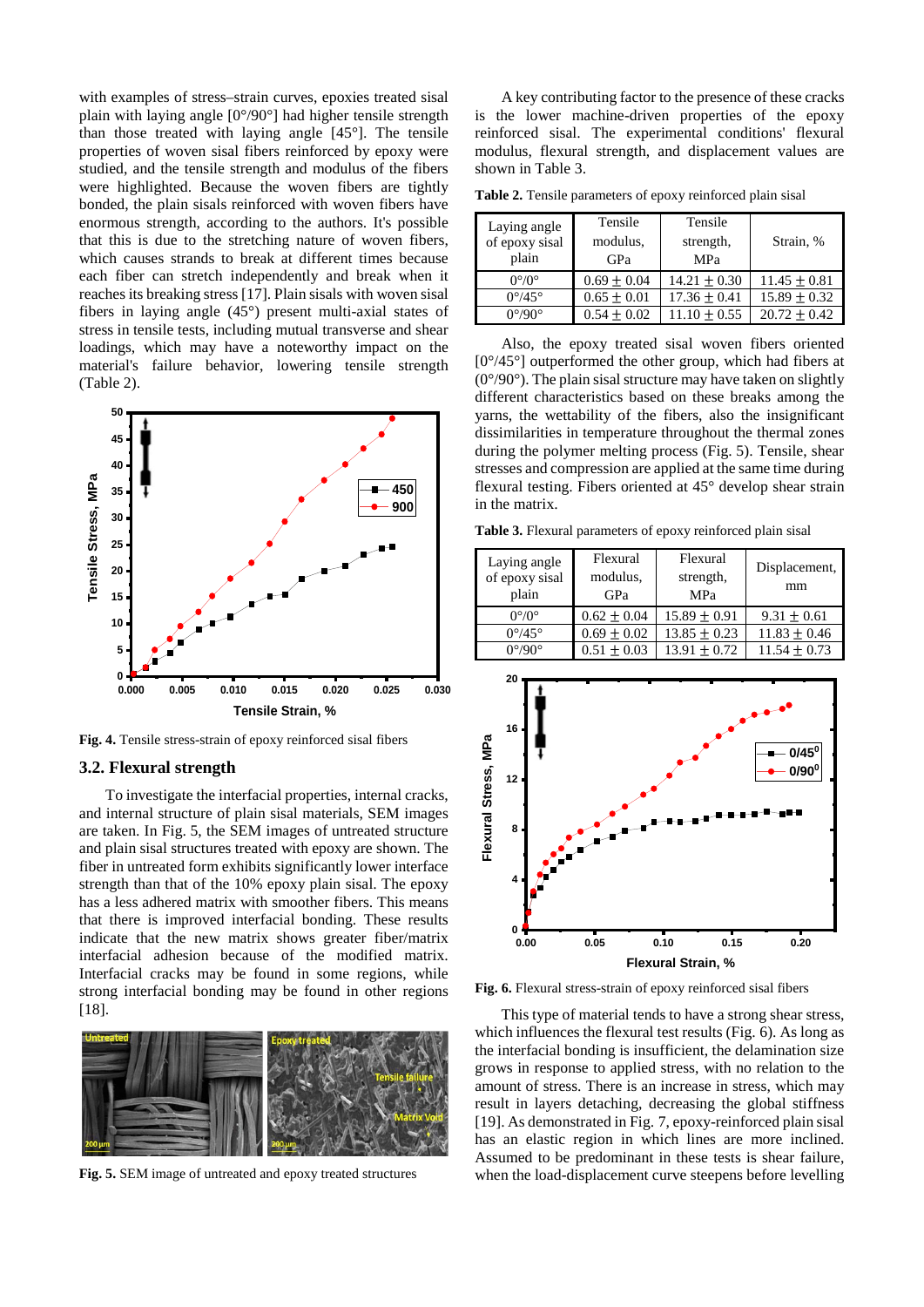off to zero. We find that compared to  $0^{\circ}$  and  $90^{\circ}$ , a higher incidence of reinforcement fiber performance, because the fibers that are oriented at 90° (upright to the test) are less rigid under flexural stress (Fig. 7). Because of the interlaminar tension in tensile stresses, the stiffness of this plain sisal-reinforced epoxy mixture was reduced. Interfiber/interlaminar failure is responsible for this mechanism [20].



**Fig. 7.** Flexural Force-Displacement curves of epoxy reinforced plain sisal

#### **3.3. Mechanical strength-Weibull distribution**

When it comes to structural applications, it is critical to have an accurate idea of the material's machine-driven performance below the service conditions. In the case of epoxy treated sisal, numerous distortion/micro-let down mechanisms, such as the development of twist bands, shear points, limited flexure, micro-fastening, etc., will occur as a result of multiple mechanisms acting in concert. Failure mechanisms in the flow matrix, reinforcement, and interface/interphase are all interconnected. The four typical failure modes in these materials are fiber fragmentation, matrix cracking, pull-out, and debonding at the fiber-matrix interface. In the machine-driven performance (strength) of epoxy treated sisal, the Weibull probability distribution function can be used to successfully model the distribution. simulated stress (s) and strain (e):

$$
\sigma = E\epsilon \exp\left[-\left(\frac{E\epsilon}{\sigma_0}\right)^{\beta}\right];\tag{1}
$$

$$
ln\left[ln\left(\frac{E\epsilon}{\sigma_0}\right)\right] = \beta ln(E\epsilon) - \beta ln(\sigma_0),\tag{2}
$$

where  $\sigma$  is the simulated stress of material;  $\epsilon$  is the simulated strain of material;  $\beta$  is the shape parameter of material; E is the Elastic modulus of material *i* parallel to the direction of applied load;  $\sigma_0$  is the scale parameter of material. Data on experimental stress (s) and strain (e) is applied to draw a graph between  $ln(E\epsilon)$  and  $ln(E\epsilon/\sigma)$ , which results in a straight line with a slope of  $\beta$  and an intercept of  $\beta$  *ln*( $\sigma$ ). After finding the value of  $\beta$ , one can determine the value of so. A figure (illustrated in Fig. 8) illustrates the Weibull linear fittings used to fit experimental epoxy reinforced plain sisal data at two different laying angles. Careful inspection of Fig. 8 shows that as the epoxy content in the composite laminates

increases, the flexural strength scale parameter  $(\sigma)$  follows a similar trend. Conversely, it was found that the shape parameter (*β*) steadily decreased as epoxy was added. These results indicate that as the epoxy content increases, the degree of scatteredness of the plain sisal becomes greater.



**Fig. 8.** Weibull linear fittings at different laying angles

## **4. CONCLUSIONS**

To study the tensile and flexural properties of epoxy reinforced plain sisal fabric, the effect of laying angle was analysed and evaluated. It is possible to create plain sisals in a controlled process using hot compression moulding with controlled pressure and temperature. The epoxyreinforced woven sisal has a flexural property in which untreated woven sisal fibers are oriented at 90° and 45°. Sisal oriented at (45°) demonstrates the greatest tensile and flexural strength. Flexural and tensile properties of plain sisal with a raising drift of *β* and consequently a lowering grade of sprinkle in the strength deteriorate, leading to an increase in the scatter in the Weibull model predictions as well as an increased risk of problems in tensile and flexural properties.

## **REFERENCES**

- 1. **Obiukwu, O.O., Igboekwe, J.** Mechanical, Morphological Properties and Chemical Resistance of Filled Rattan Wastes Powder Epoxy Composites *Iranian (Iranica) Journal of Energy & Environment* 11 (4) 2020: pp. 320 – 329. https://doi.org/10.5829/ijee.2020.11.04.10
- 2. **Roy, K., Debnath, S.C., Tzounis, L., Pongwisuthiruchte, A., Potiyaraj, P.** Effect of Various Surface Treatments on The Performance of Jute Fibers Filled Natural Rubber (Nr) Composites *Polymers* 12 (2) 2020: pp. 369 – 383. https://doi.org/10.3390/polym12020369
- 3. **Touati, Z., de Hoyos-Martinez, P.L., Blhanche-Bensemra, N., Charrier-El Bouhtouri, F.** Influence of Different Diss Fiber Treatments Over the Properties of Poly<br>Propylene/Recycled and Regenerated Low-Density Propylene/Recycled and Regenerated Low-Density Polyethylene Based Biocomposites *Journal of Polymers and The Environment* 29 2021: pp. 291 – 303. https://doi.org/10.1007/s10924-020-01877-7
- 4. **Verma, A., Parashar, A., Jain, N., Singh, V.K., Rangappa, S.M., Siengchin, S.** Surface Modification